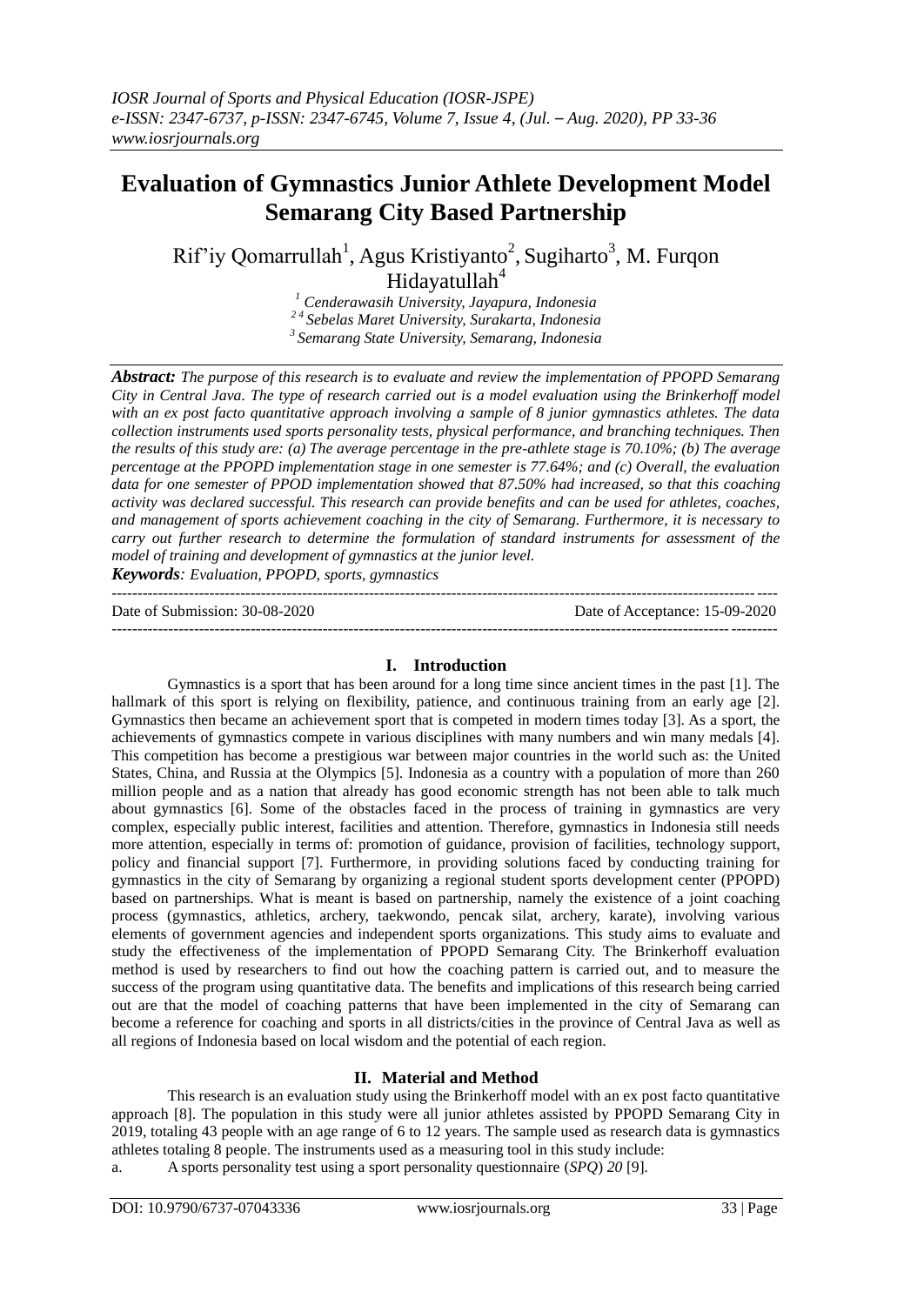b. Physical test: sprint 30 meters, sit-ups 30 seconds, push-ups 30 seconds, vertical jump, arrowhead agility, run 600 meters.

c. Branching technical skills test: Artistic (jump to front, rose climb, hand stand, L position, pull up, press handstand, front and side split, front and side leg flexion); and Rhythmik (split, standing split, backwardstanding and reach, kayang, front and rear shoulder hamstrings, backward bend 600, trunk lift, backward leg lift, rhythm choreography and tools).

The research data collection procedure includes several stages starting from instrument preparation, documentation, to data analysis tools. The research data was obtained from the study of the initial recruitment documents for the admission of PPOPD athletes in Semarang City in March 2019 and evaluation data 6 months after the PPOPD implementation in September 2019. The data analysis used in this research is quantitative descriptive analysis, namely by recapitulating the overall learning completeness data using the formula percentage n (average value) divided by N (number of samples) multiplied by 100% [10]. The data used were the results of the initial recruitment test and mid-year evaluation which consisted of the following components: I. sports personality (40%), II. physical (30%), and III. technique (30%), with the item index range value of each component ranging from 1 to 5. Then the percentage classification is used with qualitative sentences, namely: between 10% to 54% (very poor), 55% to 64 % (poor), 65% to 74% (average), 75% to 84% (good), and 85 to 100% (excellent).

**III. Results**

Data from the research results evaluating the partnership-based training model for junior athletes in Semarang City in 2019 can be presented in the following table:

| Athlete                   |            | Discipline | Component |               |       |       |       |       | $\circ$   |          |
|---------------------------|------------|------------|-----------|---------------|-------|-------|-------|-------|-----------|----------|
|                           |            |            |           |               | П     |       | Ш     |       | $\Sigma%$ | Category |
|                           |            |            | Index     | $\frac{0}{0}$ | Index | $\%$  | Index | $\%$  |           |          |
|                           | ZD         | Artistic   | 82,62     | 33,05         | 25    | 25,00 | 40    | 20.00 | 78,05     | Good     |
| $\mathcal{L}$             | F A        | Artistic   | 66,38     | 26,55         | 25    | 25,00 | 31    | 15,50 | 67,05     | Average  |
| 3                         | ZDP        | Artistic   | 41,11     | 16.44         | 27    | 27.00 | 33    | 16,50 | 59.94     | Poor     |
| 4                         | D          | Artistic   | 67,09     | 26,84         | 24    | 24.00 | 39    | 19,50 | 70,34     | Average  |
| 5                         | <b>GDN</b> | Artistic   | 58,61     | 23,44         | 26    | 26,00 | 27    | 13,50 | 62.94     | Average  |
| 6                         | FMA        | Rhythmic   | 75,44     | 30,18         | 22    | 22.00 | 73,5  | 27,56 | 79,74     | Good     |
| $\mathcal{I}$             | ADP        | Rhythmic   | 65,64     | 26.26         | 17    | 17.00 | 73,5  | 27,56 | 70,82     | Average  |
| 8                         | <b>SRA</b> | Rhythmic   | 65,94     | 26,38         | 21    | 21,00 | 65,5  | 24,56 | 71,94     | Average  |
| Average of all components |            |            |           |               |       |       |       |       | 70,10     | Average  |

**Table 1.** Implementation of the PPOPD Pre-Athlete Test in Semarang City

Source: Primary Research Data for 2019

Based on the data in Table 1, it can be seen that at the PPOPD Semarang City 2019 pre-test stage, 8 out of 13 athletes graduated where the junior athletes who passed were based on the minimum standard criteria required, namely having a total value of all components above 65% (average). The average yield at this stage as a whole is 73.72% (average). Furthermore, to determine the value of the effectiveness of the PPOPD program, a mid-year test evaluation is carried out as described in the table below:

**Table 2.** PPOPD Semarang City Period I Semester Implementation

| <b>TWORE SETT OF D'OUTROUGHT ONLY I CHOG I DOMICOUL IMPREMENTATION</b> |            |            |           |               |       |               |       |       |           |           |
|------------------------------------------------------------------------|------------|------------|-----------|---------------|-------|---------------|-------|-------|-----------|-----------|
| Athlete                                                                |            | Discipline | Component |               |       |               |       |       |           |           |
|                                                                        |            |            |           |               | П     |               | Ш     |       | $\Sigma%$ | Category  |
|                                                                        |            |            | Index     | $\frac{0}{0}$ | Index | $\frac{0}{0}$ | Index | $\%$  |           |           |
|                                                                        | ZD         | Artistic   | 81,58     | 32,63         | 27    | 27,00         | 40    | 20,00 | 79,63     | Good      |
|                                                                        | F A        | Artistic   | 68,39     | 27,36         | 26    | 26,00         | 35    | 17.50 | 70,86     | Average   |
| 3                                                                      | ZDP        | Artistic   | 67,11     | 26,84         | 25    | 25,00         | 40    | 20.00 | 71,84     | Average   |
|                                                                        | D          | Artistic   | 58,61     | 23,44         | 27    | 27,00         | 32    | 16,00 | 66,44     | Average   |
| 5                                                                      | <b>GDN</b> | Artistic   | 52,01     | 20,80         | 26    | 26.00         | 39    | 19.50 | 66,30     | Average   |
| 6                                                                      | FMA        | Rhythmic   | 75,45     | 30,18         | 25    | 25,00         | 78    | 39.00 | 94,18     | Excellent |
|                                                                        | ADP        | Rhythmic   | 63,74     | 25,50         | 25    | 25,00         | 72    | 36,00 | 86,50     | Excellent |
| 8                                                                      | SRA        | Rhythmic   | 69,67     | 27.87         | 20    | 20,00         | 75    | 37.50 | 85,37     | Excellent |
| Average of all components                                              |            |            |           |               |       |               |       |       | 77.64     | Average   |

Source: Primary Research Data for 2019

Based on the data in Table 2. in the implementation of PPOPD City in 1 semester 2019, it can be seen that 7 out of 8 (87.50%) athletes have increased, and 1 in 8 athletes (12.50%) have decreased. As for the average percentage increase in program implementation was 7.54%.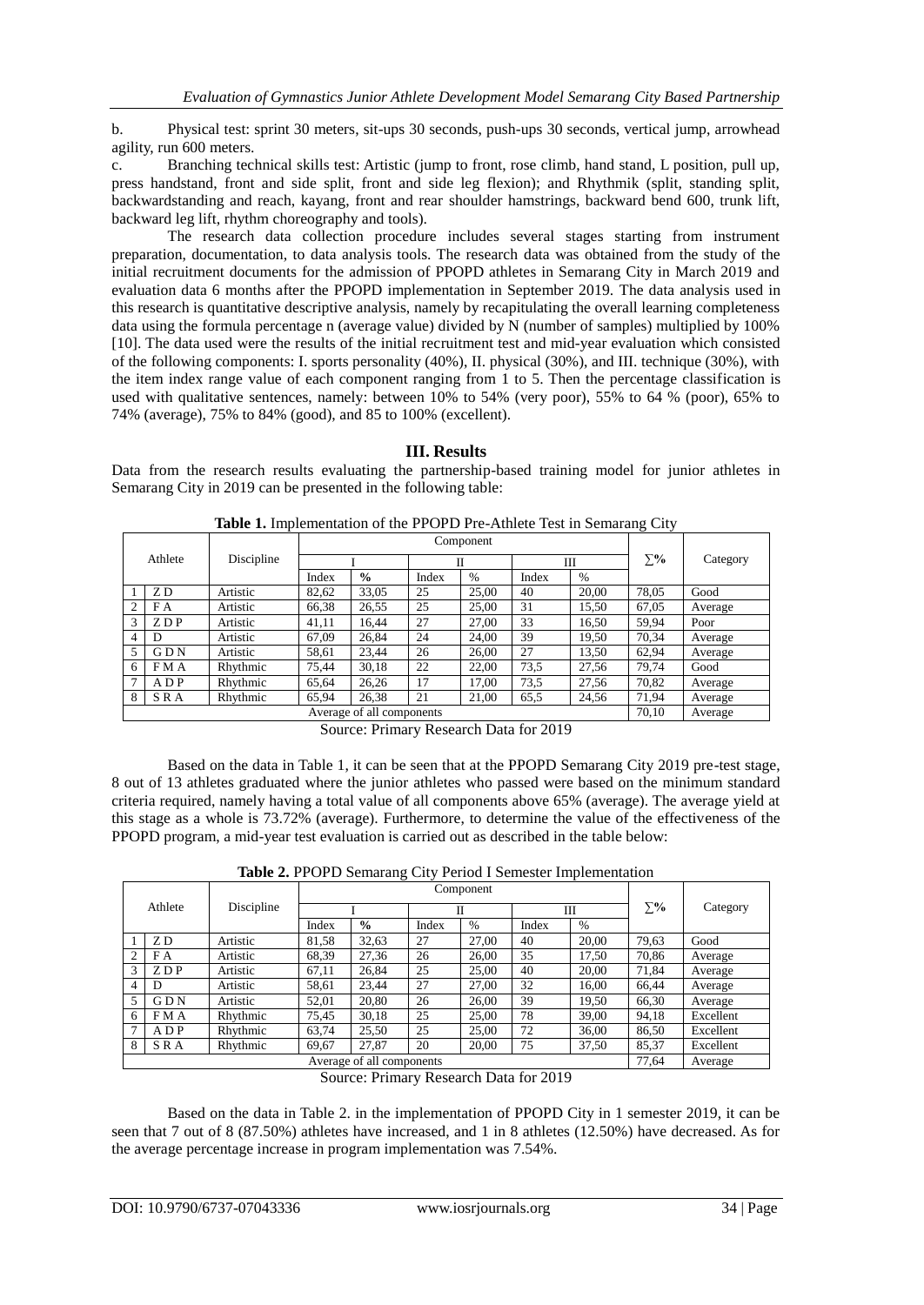## **IV. Discussion**

Based on the results of this study, several analysis studies can be carried out to explain in detail how the data that has been described can have meaning and can be widely understood. As it is known, the process of coaching and sports development, its main achievement from the junior athlete stage cannot be separated from the three main components, namely: psychology (40%), physical (30%), and technique (30%). The percentage determination of this component is based on several scientific references such as the following: (a) A person's mental personality is very influential on the habit patterns that are carried out over time, the fundamental thing for the success of elite athletes is character [11]; (b) Physical performance becomes the supporting foundation for professional athletes, superior biomotor components make a positive contribution to performance [12]; and (c) Good technique, apart from being based on natural talents, is also supported by a pattern of adaptation to training, physical endurance, and habitual factors inside and outside the athlete's environment [13]. This study gave the results that the average percentage at the pre-athlete stage was 70.10% (average), this is in line with the results of the study which identified the fitness level of an athlete based on a mature selection process [14]. Then the next data shows that if the average percentage at the PPOPD implementation stage of Semarang City in one semester is 77.64% (average), the research shows similarities with research which shows that the success of an exercise program is determined by good exercise management and training programs connected simultaneously [15]. Furthermore, overall based on the evaluation data for one semester of PPOD implementation, it shows that 7 out of 8 (87.50%) athletes experienced an increase, and 1 in 8 athletes (12.50%) experienced a decrease. The average percentage increase in program implementation was 7.54%. This is different from the results of a study which states that the improvement of athlete's training is largely determined by good physical performance [16].

The management of sports coaching as standard is that a good coaching program starts from an early age. Supporting devices such as athletes and coaches, infrastructure, policies, recruitment processes, and budgets are crucial issues that often become obstacles in the coaching and development of gymnastics. PPOPD Semarang City has become a pioneer by implementing a joint, simultaneous and integrated management pattern by covering various components of society. Facilities and human resources involved such as athletes and coaches involve teachers, students and the school environment. Meanwhile, the performance sports advisory agency provides policy and budget support. Then non-governmental organizations and sports branch parent organizations become the main executors of the programs being run. Some of the weaknesses that still occur are of course homework that must be completed and perfected. Through the role of researchers and the application of evaluation methods are very helpful in improving the management of the training pattern of gymnastics.

### **V. Conclusion**

Based on the results of the research and discussion, the following conclusions can be given: (a) The pre-athlete stage for PPOPD Semarang City in 2019 the gymnastics branch gave an average percentage result of 70.10% and was included in the average category; (b) Semarang City PPOPD Phase 2019 for one semester period shows that the average percentage is 77.64% and is included in the average category; (c) Overall, the implementation of PPOD shows that 7 out of 8 (87.50%) athletes experienced an increase, and 1 in 8 athletes (12.50%) experienced a decrease. As for the average percentage increase in program implementation was 7.54%.

Suggestions as recommendations that can be given from the results of this study are that the stages of sports coaching cannot be separated from the instruments to measure the effectiveness of a program, so that through evaluation research by the next researcher is needed as an improvement. Furthermore, it is important for trainers and management of sports branch organizations to prepare coaching and training programs by being given instruments that can measure how this can be carried out properly. Then, the mechanism for fostering and developing sports giftedness cannot be separated from the main supporting elements, namely policies and budgets from stakeholders, so a harmonious synergy is needed.

#### **References**

[1]. Irwansyah, O., Syamsulrizal., Marlina, Y., Mansur., & Razali. (2020). The Evaluation of Dominant Physical Condition of Students of Thephysical Education, Health, Sport, and Recreation Study Program at Serambi Mekkah University. *IOSR Journal of Sports and Physical Education*, 7(1): 20-22.

- [4]. Nunes, R. A. (2019). Women Athletes in The Olympic Games. *Journal of Human Sport and Exercise*, 14(3), 674-683.
- [5]. Jensen, R. D., Christiansen, A. V., & Henriksen, K. (2014). The Olympic Games: The Experience of a Lifetime or Simply the Most Important Competition of an Athletic Career?. *Physical Culture and Sport Studies and Research*, 64(1): 41-52.
- [6]. Ma'mun, A. (2019). The Indonesian National Sports Games (PON): Expectations and Reality. *Jurnal Pendidikan Jasmani*

<sup>[2].</sup> Elliott, S. K., & Drummond, M. (2017). The Experience of Parent/Coaches in Youth Sport: A Qualitative Exploration of Junior Australian Football. *Journal of Amateur Sport*, Special Issue: Family Issues: 64-85.

<sup>[3].</sup> Nusufi, M., Rinaldy, A., Jafar, M., Fajrial, J., & Randa, J. (2020). Evaluation of Middle School Student Interests Toward Gymnastics in Montasik District Aceh Besar. *IOSR Journal of Sports and Physical Education*, 7(3): 15-20.